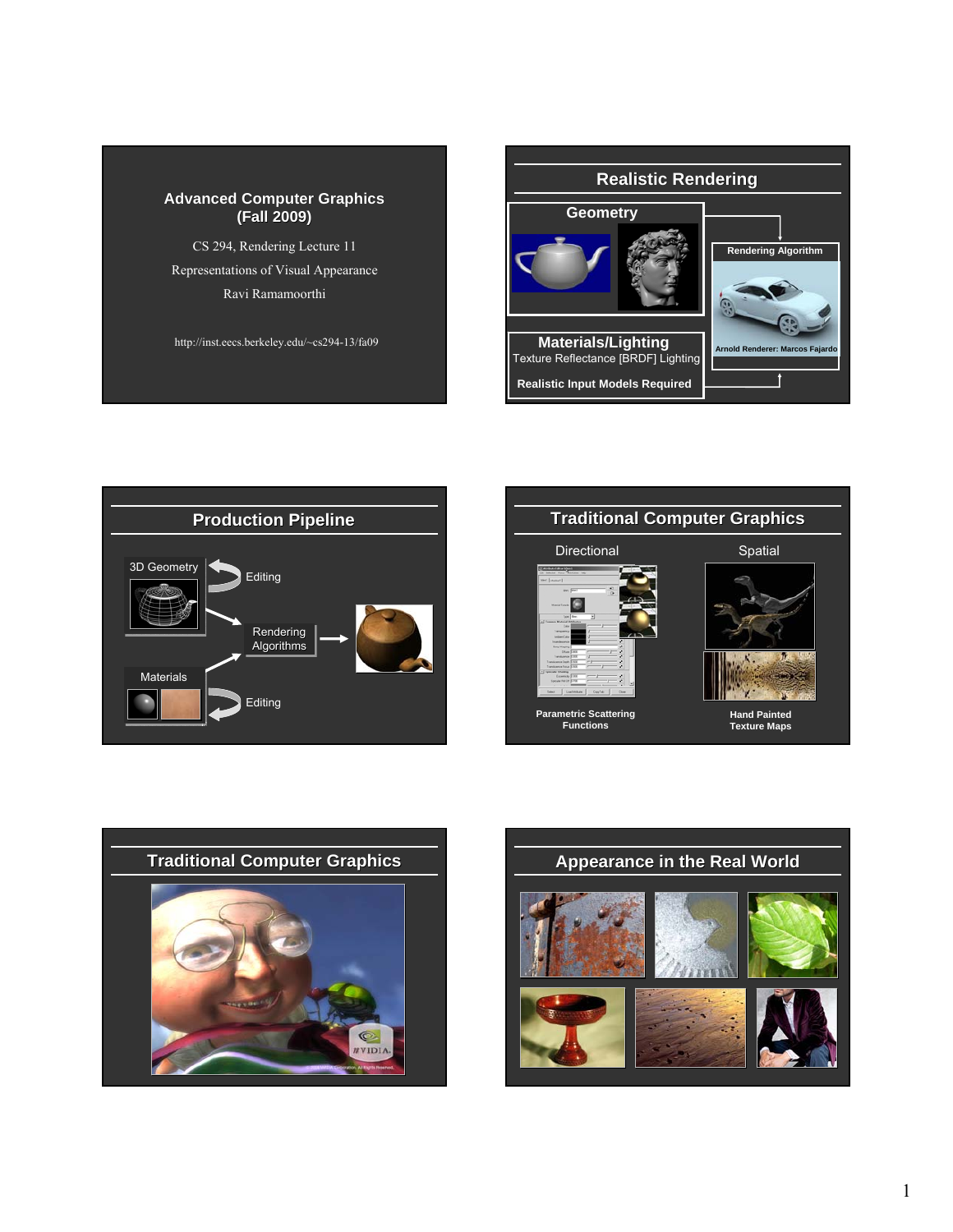### **Motivation**

- Have reached the limit of simple parametric reflectance (or animation, geometric models)
- **Input appearance models, not Algorithms for** rendering are limiting factor in realism
- **Improvements require data-driven models**



#### **Motivation**

- Have reached the limit of simple parametric reflectance (or animation, geometric models)
- **Input appearance models, not Algorithms for** rendering are limiting factor in realism
- **Improvements require data-driven models**
- *Measure real-world visual appearance and represent*
	- What types of datasets to measure or acquire?
	- What mathematical representations to use?



#### **General Problem Characterization**

- 6D Spatially-Varying Reflectance (SVBRDF)
- Lighting direction (2D)
- Viewing direction (2D)
- Spatial location (2D)
- With  $\sim$  100 samples per dimension
	- $\sim$  10<sup>12</sup> samples total!! Intractable representation, rendering
	-
- Need usable compact representations that enable
	- **Interactive rendering<br>Interactive rendering**<br>Global illumination (offline) rendering
	- **Editing**

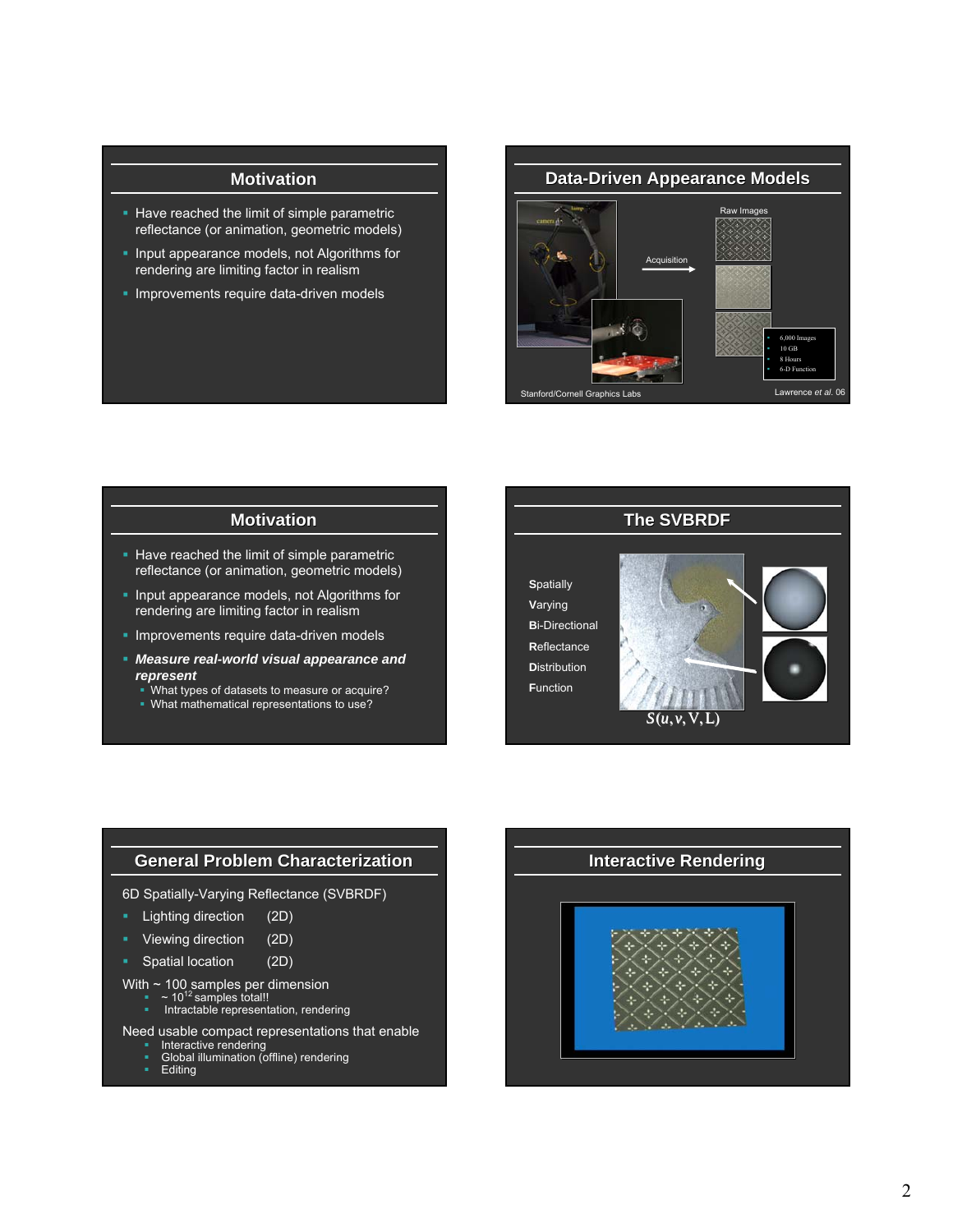









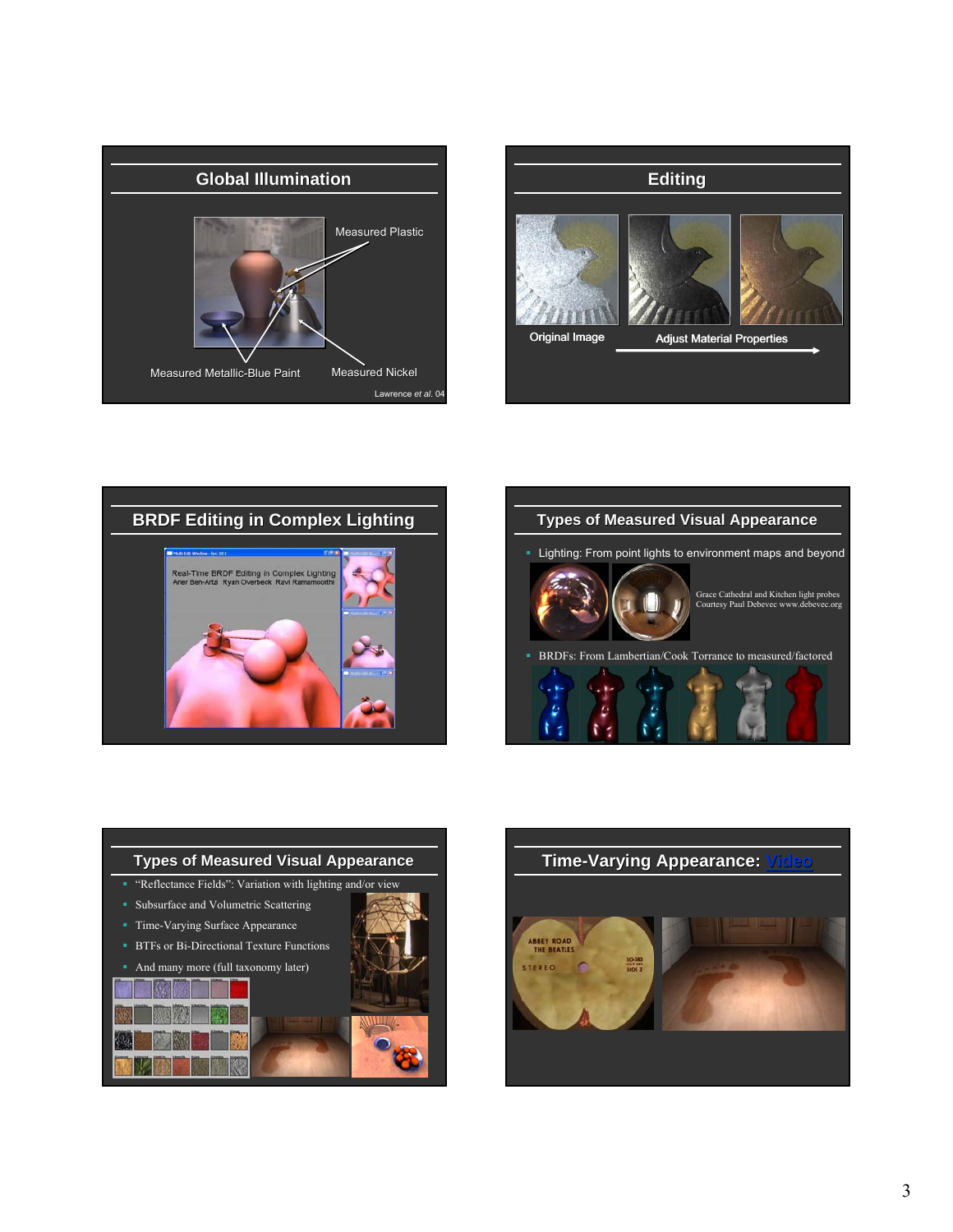## **The Challenge**

6D Spatially-Varying Reflectance (SVBRDF)

- Lighting direction (2D)
- Viewing direction (2D)
- Spatial location (2D)
- With ~ 100 samples per dimension
	- $\sim$  10<sup>12</sup> samples total!!
	- **Intractable representation, rendering**

Other functions can be even higher dimensional

## **Mathematical Representations**

How to address the curse of dimensionality, complexity?

- **Low-frequency spherical harmonic descriptions**
- **Factorization into lower-dimensional components**
- **Sparse wavelet representations**
- Nonlinear factorizations and machine learning
- **Clustered low-dimensional subspaces**<br> **Radial basis function approximations**
- Radial basis function approximations
- **First order or gradient analysis**
- And many more…







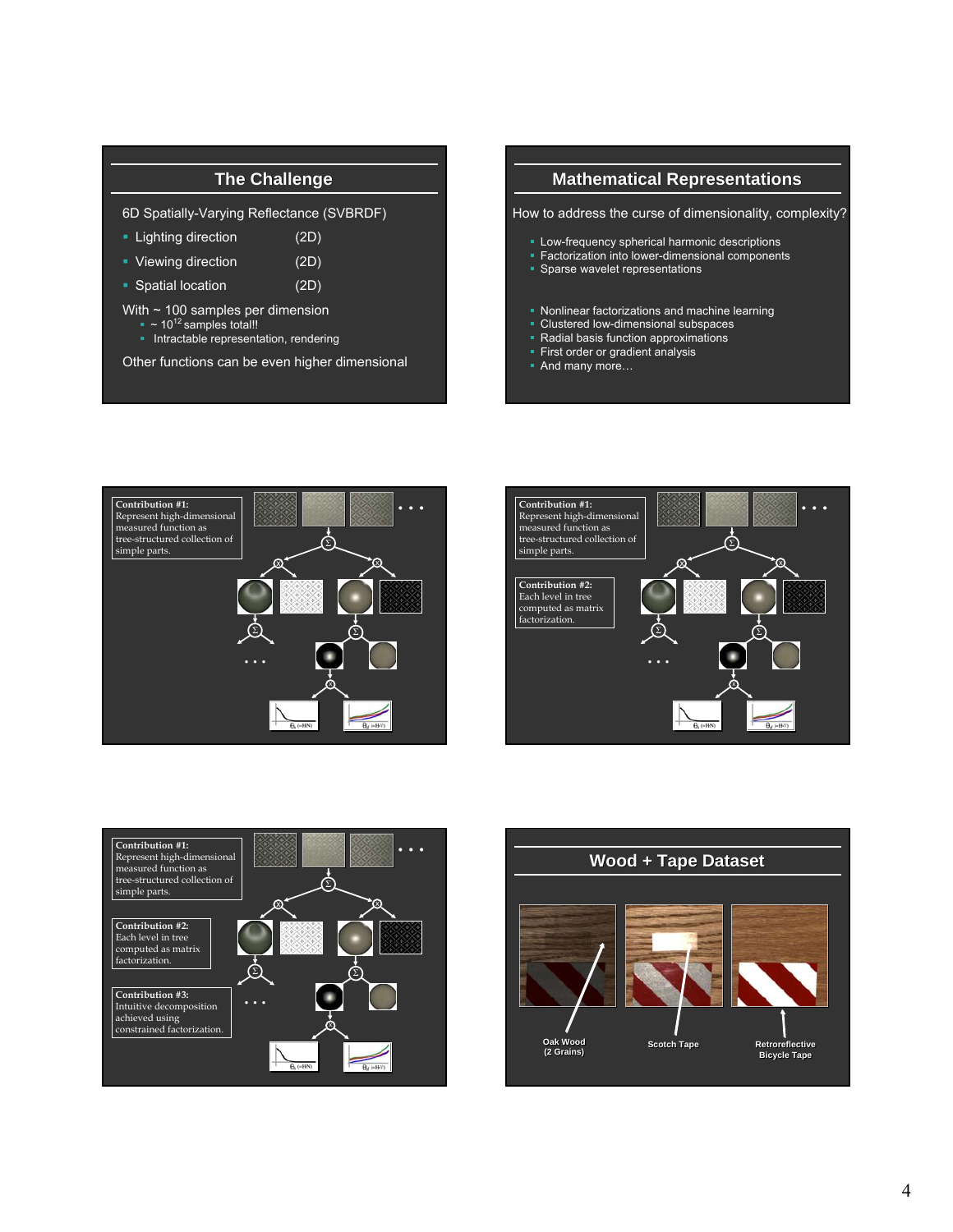



#### **Historical Overview**

- 1980-95: Focus on parametric reflectance models, fast offline finite element and Monte Carlo rendering algorithms
- Circa 1995: Focus shifts to input appearance models. Measured BRDFs and image-based rendering prominent
- 1998- : Strong interest in data-driven appearance. But these are gigantic datasets. Focus: efficiently represent
- 2002- : Relevant even for purely synthetic real-time rendering: Precompute data-driven models, represent efficiently
- Great deal of current work on acquiring and representing realistic lighting, materials…

**Taxonomy of Appearance** ring function = 14 D  ${\sf S}({\sf x}_s{\sf y}_s{\sf z}_r{\sf a}_r{\sf o}_r)_{\sf s}{\sf t}_r{\sf x}_r{\sf y}_r{\sf z}_r{\sf e}_r{\sf o}_r{\sf t}_r{\sf t}_r{\sf t}_r)$ **Ignore time dependent**  $\sim$   $\sim$  $-80$  $\texttt{BSSROF}(x_i, y_i, \theta_i, \theta_i; x_i, y_i, \theta_i, \theta_i)$ **Ignore** si  $\texttt{svBROF}(x,y;\textbf{e}_p\textbf{e}_p^*\textbf{e}_p\textbf{e}_q)$ ace Light Field - 4D<br>SLF(x,y,e,c)  $\sin - 40$ ectano<br>BRDF 628.63 Isotropic BRDF - 3D<br>BRDF( $\Theta_p \Theta_p \Phi_q \pi \phi_i$ ) Slide courtesy Szymon Rusinkiewicz

# **General General Plenoptic Function**

 $(\theta, \phi)$  $(t)$ 

- All knowledge of light in scene [Adelson 91]
- **Anywhere in space**  $(x, y, z)$
- $\blacksquare$  In any direction
- **At any time instant**
- **For any wavelength of light**  $(\lambda)$
- **Function of 7 variables, therefore 7D function**
- We care about taxonomy of *scattering functions General Scattering Function is 14D (bet. two plenoptics)*  $f(x_i, y_i, z_i, \theta_i, \phi_i, \lambda_i, t_i; x_o, y_o, z_o, \theta_o, \phi_o, \lambda_o, t_o)$

#### **Common Assumptions**

- Ignore time dependence (no phosphorescence or time-varying BRDF properties [but see my work on  $T(S)$ VBRDFs])
- **Ignore wavelength (no fluorescence, assume RGB)**
- Travel in free space, parameterize on surfaces (no z) Alternative for light fields: 4D space of rays (intersections in 2 planes)
- Each of these removes 1D of plenoptic, 2D of scattering
- **EXECUTE:** Left with 8D function of greatest importance for class
- 8D Bi-Directional Surface Scattering Distribution Function (BSSRDF)  $f(x_i, y_i, \theta_i, \phi_i; x_o, y_o, \theta_o, \phi_o)$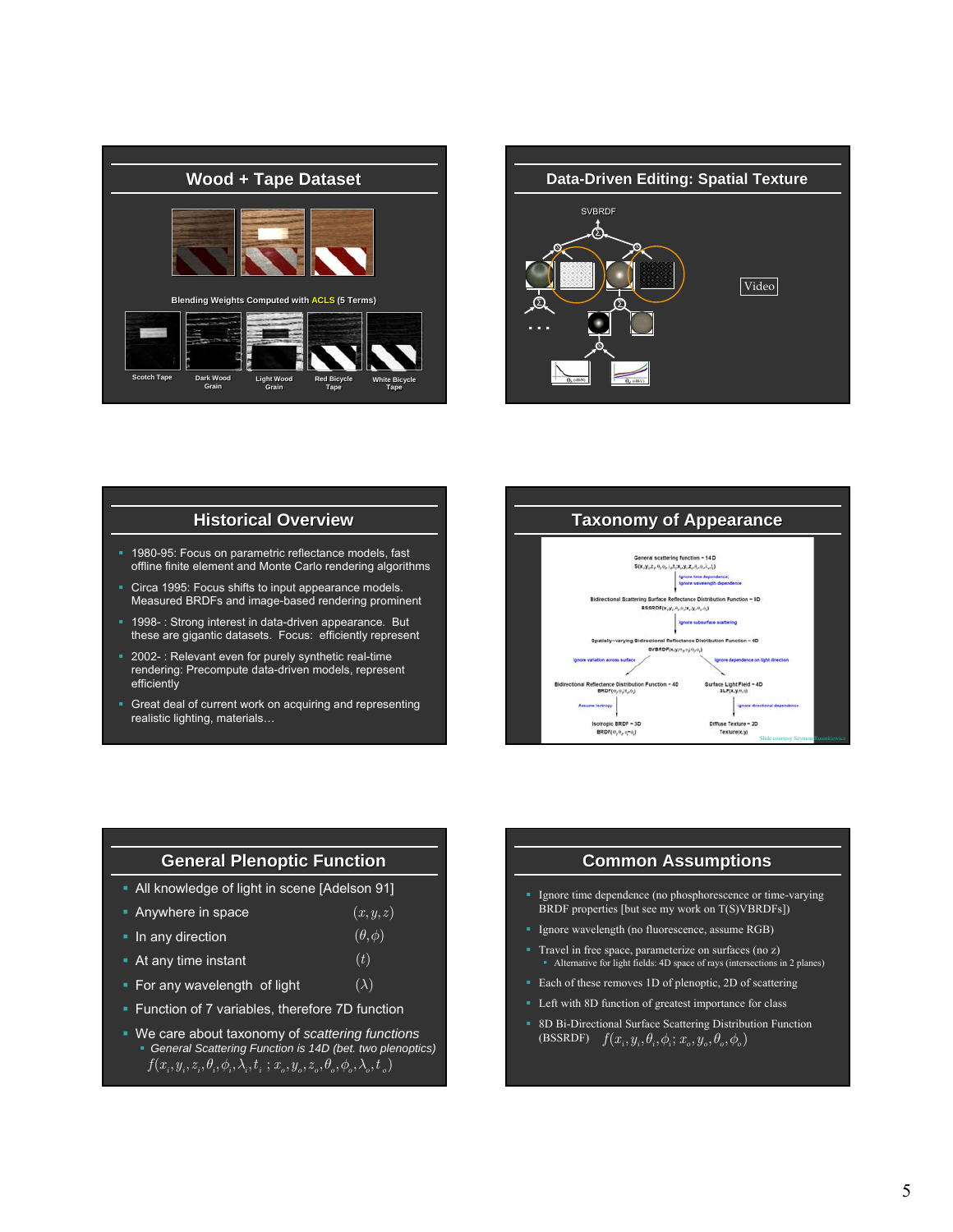#### **Taxonomy of 8D Scattering Function**

 $f(\vec{x}_i, \vec{\omega}_i ; \vec{x}_o, \vec{\omega}_o)$ 

- Function of two spatial positions, two spherical angles (4 total)
- Can consider any subsets of 1-4 of these<br>■ Slices of the full 8D BSSRDF
- Number of possible slices is  $4+6+4+1 = 15$ . Not all make sense, but most do and have begun to be studied
- *Unified framework not readily known, presented in lecture*









# **Taxonomy of 8D Scattering Function 1**

## $f(\vec{x}_i, \vec{\omega}_i ; \vec{x}_o, \vec{\omega}_o)$

- Function of two spatial positions, two spherical angles (4 total)
- **Can consider any subsets of 1-4 of these** Slices of the full 8D BSSRDF
- Number of possible slices is  $4+6+4+1 = 15$ . Not all make sense, but most do and have begun to be studied
- *One (main) branch of this taxonomy seen so far A total of 8 slices (1+1+3+3)*
	- *Now, proceed to consider other (more exotic) possibilities*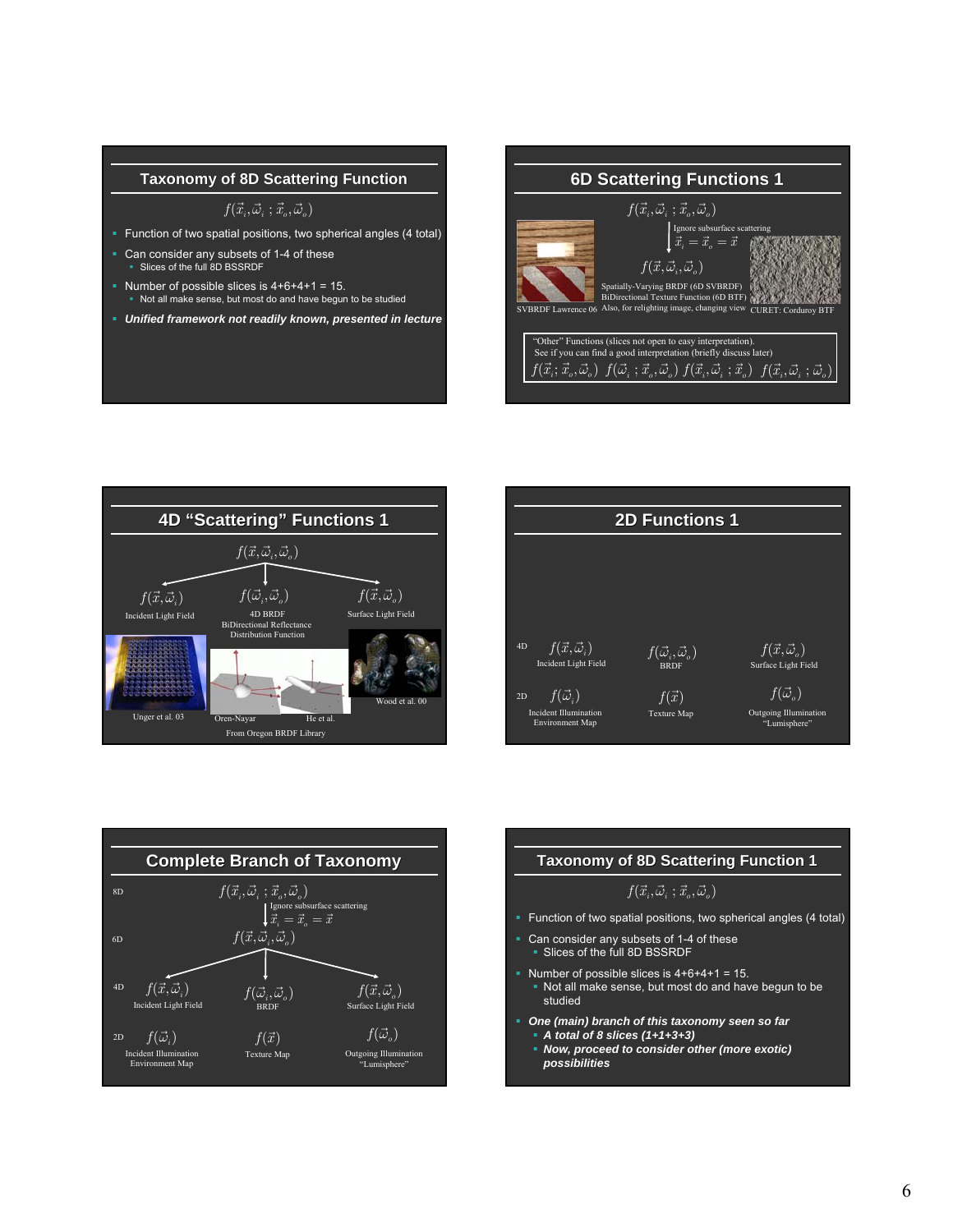



#### **Taxonomy of 8D Scattering Function 1**

#### $f(\vec{x}_i, \vec{\omega}_i; \vec{x}_o, \vec{\omega}_o)$

- Function of two spatial positions, two spherical angles (4 total)
- Can consider any subsets of 1-4 of these<br>■ Slices of the full 8D BSSRDF
- Number of possible slices is  $4+6+4+1=15$ . Not all make sense, but most do and have begun to be studied
- One (main) branch of this taxonomy A total of 8 slices (1+1+3+3)
- 
- Second branch of taxonomy Relighting, incl. with incident light fields, subsurface scattering 3 additional slices (0+1+2+0). *Total 11 (what happened others?)*

## **Review of 8D and 6D**

## $f(\vec{x}_i, \vec{\omega}_i ; \vec{x}_o, \vec{\omega}_o)$

- <sup>1</sup> 1 slice at 8D, 4 possible slices in 6D (drop any variable)
- We have seen only 2 possible slices. What happened others?
- Either remove a spatial dimension (1 slice) Spatially varying BRDFs (spatial incident  $=$  outgoing) • Only 1 slice, not the two expected
- $\overline{\phantom{a}}$  Or remove an angular dimension (1 slice) Relighting with incident light fields
	- Religions with incluent light helds<br>No easy interpretation for  $f(\vec{x}_i; \vec{x}_o, \vec{\omega}_o)$

# **Review of 4D**

#### $f(\vec{x}_i, \vec{\omega}_i; \vec{x}_o, \vec{\omega}_o)$

- 6 possible 4D slices (choose 2 variables out of 4)
- Seen 3 of these in main branch (from 6D SVBRDF)
	- BRDF
	- **Incident Light Field**
	- Surface Light Field
- **Another 2 in second branch** 
	- Subsurface scattering (heterogeneous)
	- Relighting
- Only 5 of the 6 slices studied
	- Inly 5 of the 6 slices studied<br>• No easy interpretation for  $f(\vec{x}_i; \vec{\omega}_o)$

## **Review of 2D**

## $f(\vec{x}_i, \vec{\omega}_i ; \vec{x}_o, \vec{\omega}_o)$

- 4 possible 4D slices (chose 1 variable out of 4)
- Seen 3 of these in main branch (from 6D SVBRDF)
	- **Diffuse texture (only 1 slice)**
	- **Incoming environment map**
	- Outgoing lumisphere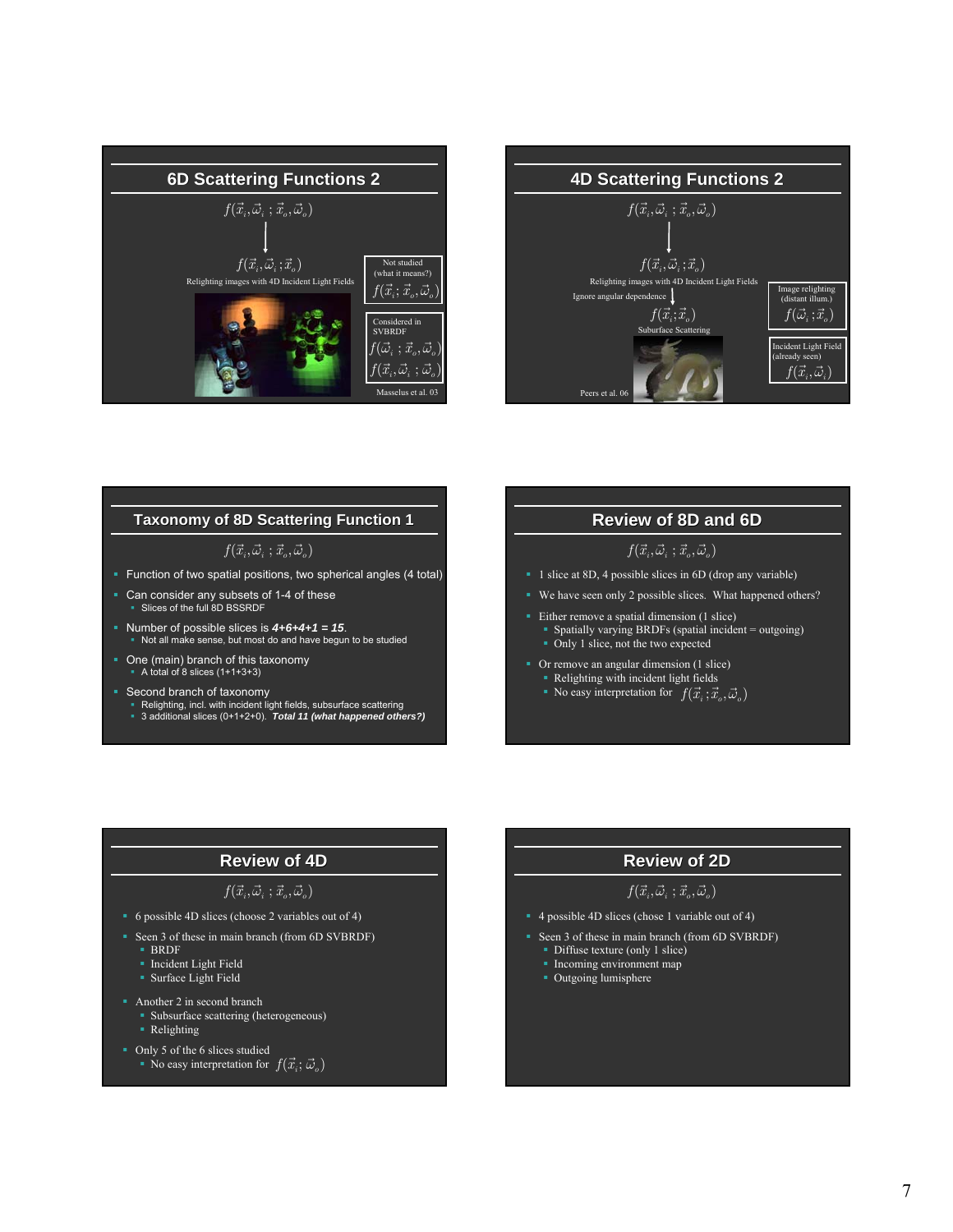# **Historical Timeline**

- **Built up from 2D to 4D to 6D to 8D functions** 
	- 2D functions (texture, env maps) known since 1975-80 4D functions (light fields) in 1996 catalyzed revolution
	- 6D functions (CURET 1999, Incident LF 2003)
	- **8D functions 2006, first acquisitions of full transport**
- **Generally, individual papers on each topic**
- General framework and theory only now emerging

## **Historical Timeline: Details 2D**

- Texture Maps [Catmull 1974]
- **Environment Maps [Blinn 76, Miller & Hoffmann 84]**





 "Lumispheres" not much work on alone (most in context of surface light fields, relighting)

#### **Historical Timeline: Details 4D**

- **BRDFs** have a long history  $(70<sup>s</sup> 80<sup>s</sup>)$ , but work on measuring them is accelerating in last 10 years
- Light Field Rendering / Lumigraph Levoy and Hanrahan 96 ; Gortler et al. 96



## **Historical Timeline: Details 4D**

- **BRDFs** have a long history  $(70<sup>s</sup> 80<sup>s</sup>)$ , but work on measuring them is accelerating in last 10 years
- **Light Fields and more general 4D functions** Reflectance fields (relighting faces) Debevec et al. 00
	- Surface Light Fields (Wood et al. 00 ; Nishino et al. 99)
	- Incident Light Fields (Unger et al. 03; Goesele et al. 03)
	- Heterogeneous Subsurface Scattering (Peers et al. 06)